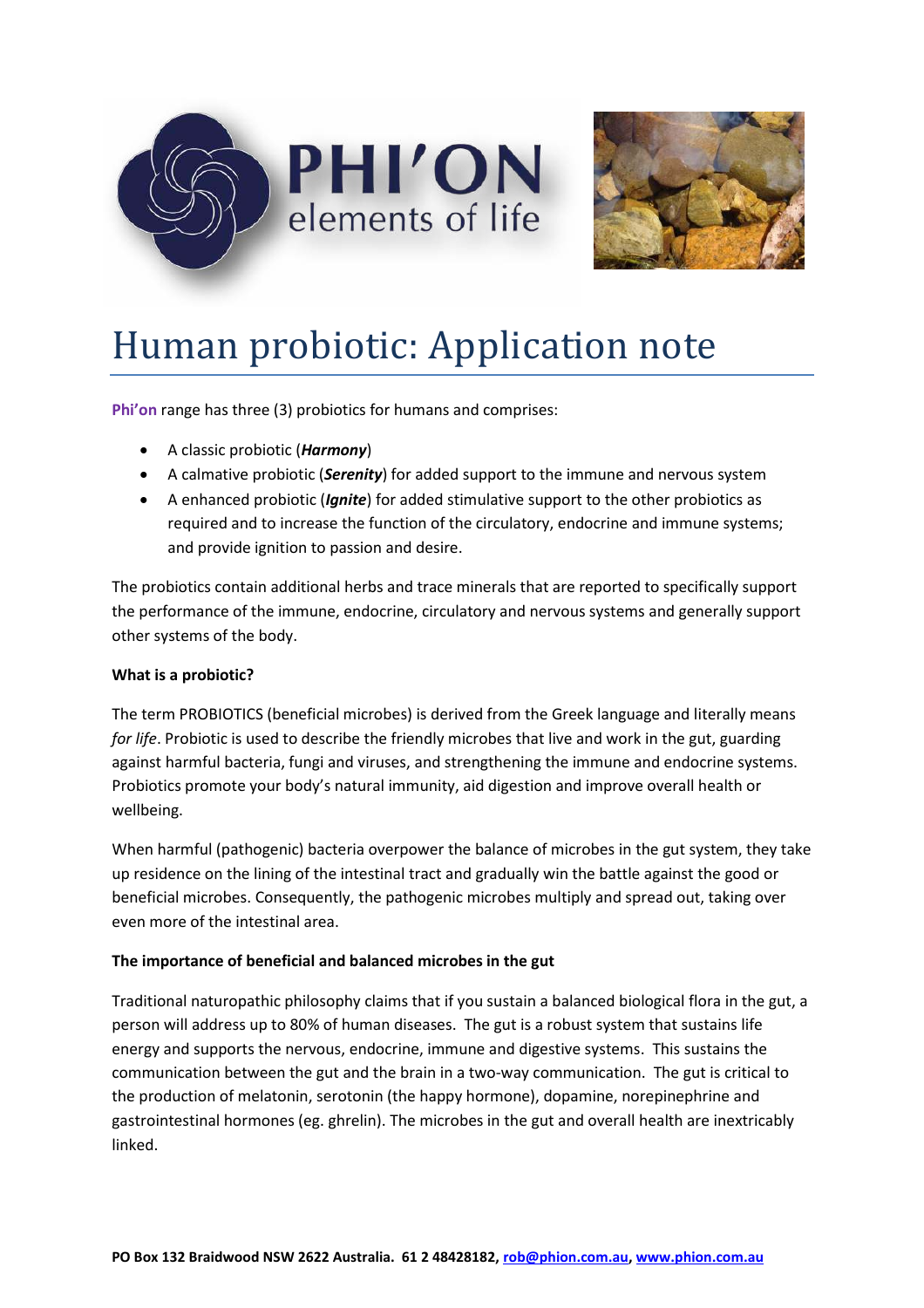Human bodies contain billions of beneficial microbes (ie. bacteria, fungi, yeasts, etc.) and every single one is necessary to sustain nutrition, wellbeing and good health.

## **Why we need beneficial microbes**

Humans today are inundated with exposure to toxins and pollutants in the atmosphere, in food and on most surfaces (including the super-bugs in hospitals). The human body today has 500 more chemical toxins than our grandparents had, say prior to the 1950's. Our resistance to these threats is protected through the energy strength of our immune and endocrine systems that is supported by our general health.

Each person has an internal ecosystem within all organs (eg. liver and kidneys) working continuously to maintain a balance between all the healthy and not-so-healthy substances we put into the body each day. Therefore, it is critical for optimum health to sustain a balance of microbes through digestion of beneficial microbes as a probiotic (the opposite of anti-biotic). The balanced populations of microbes in the gut prevent, control and fight viruses and other health threats.

One of the hardest working internal organs is the intestine, and making sure the intestinal environment is healthy is one of the keys to overall health. Humans have more than 400 different species of micro-organisms inside their gastrointestinal (GI) tract, weighing in at around 1.5 kg. These good, bad and neutral microbes provide the body with important functions – and, in order to remain in good health, vast numbers of the good microbes are needed in the gut system.

When the intestinal biology is balanced or the gut is fed with beneficial microbes the thyroid is activated and this regulates all the glands around the body, including the pancreas, gall bladder, kidneys, adrenals and the liver. Most microbes have a life cycle of only 20 minutes and a species can go through 20,000 generations in a year. The dead microbes in the gut are excreted as human waste. Also, the liquid probiotic formulation will have dead microbes, however dead and living microbes are ingested all of the time with food and drinks.

Health conditions associated with an imbalance of gut biology (low or inadequate levels of beneficial microbes) include gingivitis, thrush, urinary tract infections, allergies (such as and hay fever), Candida, arthritis, chronic fatigue syndrome, cold sores, strep throat, bronchitis, acne, athlete's foot, psoriasis, constipation, chronic diarrhoea, Crohn's disease, irritable bowel syndrome (IBS), eczema, colic and nappy rash in infants, premature ageing, hyperactivity, gout, detoxification, hormonal balance and migraines.

These health conditions can be supported and perhaps eliminated by improving the biology of the gut through the daily intake of beneficial microbes, or probiotic. **In a nutshell the beneficial microbes in a probiotic are the bridge between nutrition and wellbeing**.

## **Contents of the probiotic mix**

The probiotic contains a range of readily available anti-oxidants, herbs, minerals (eg. carbonates) and beneficial (food grade) microbes that are listed under the Therapeutic Goods Act (TGA).

The contents of this formulation are fermented with beneficial microbes (eg. Lactic Acid Bacteria) over a period of 4-6 weeks so that the beneficial microbes potentate the herbs, minerals, salts, acids, etc. through transmutations or transformations to organic forms of amino acids, enzymes, nutrients